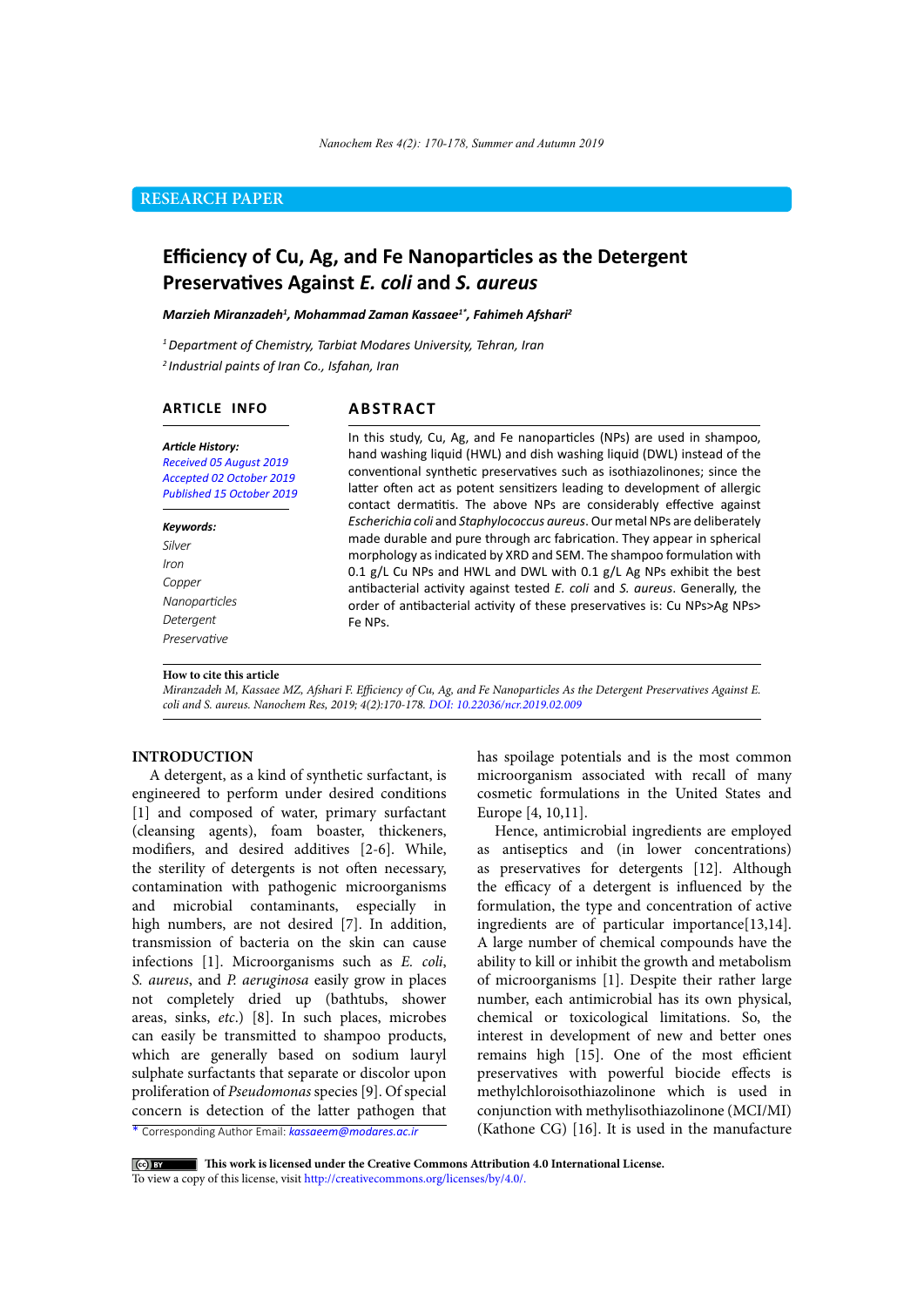of cosmetics, detergents, paint, glue, and synthetic rubber and for disinfecting cooling systems. Kathone CG is known to be a potent sensitizer that may lead to the development of allergic contact dermatitis among cosmetics users and personnel working in industries where the substance is commonly used [17].

The emergence of nano-science and nanotechnology in the last decade has provided opportunities for exploring the bactericidal effects of metal nanoparticles [15,18]. Such effects have been attributed to their small size, and high surface to volume ratio, allowing them to interact closely with microbial membranes, coupled with the release of metal ions in solutions [19]. The antifungal and bacteriostatic properties of Ag NPs as well as the antimicrobial activity of Cu NPs, and Fe NPs have been reported [19-26]. Unlike antibiotics, NPs adaptation does not occur for microorganisms. These properties of Ag, Cu, Au, Fe, Zn, etc. nanoparticles can make them applicable in various fields; i.e., medical instruments and devices, water treatment and food processing [18-22,27].

This study investigates bactericidal efficacy of Ag, Cu, and Fe NPs against *Escherichia coli* (Gram negative), and *Staphylococcus aureus* (Gram positive) bacteria and potential application of the NPs as preservative in detergents including shampoo, hand washing liquid (HWL) and dish washing liquid (DWL).

### **MATERIALS AND METHODS**

*Preparation of Metal Nanoparticles*

Metal NPs are prepared by DC-arc discharge method optimized in our group [28-30].

Silver electrodes, with an 80° angle, are exposed to pulses of 5-10 A/cm<sup>2</sup> in 10% glycerin/distilled water.

Pulses of 50  $A/cm<sup>2</sup>$  are passed through Cu as well as Fe rods, with a 45° angle, in distilled water.

The resulting NPs are separated upon centrifuging and drying at 70  $\rm{^{\circ}C}$  for 24 h. The XRD (Philips X'pert MPD,  $C_{\alpha}K_{\alpha}$  irradiation,  $\lambda = 1.78897$ Å) at a scanning speed of 2°/min from, 20° to 80° (2*θ*)) SEM (KYKY EM3200- 25 KV), and TEM (ZEISS, EM10C, 80 KV), are used for depictions of crystalline structures, morphology and size of the metal NPs.

## *Preparation of Detergents/Metal NPs*

The shampoo samples were prepared using distilled water, sodium luryl ether sulfate (SLES) as

171 *Nanochem Res 4(2): 170-178, Summer and Autumn 2019*

surfactant, betain, glycerin, and coconut fatty acid. After mixing, pH was adjusted to neutral (6.5-7).

The HWL samples were formulated using four ingredients such as sodium luryl ether sulfate (SLES), betain, glycerin, coconut fatty acid and distilled water as vehicle. The pH of mixed solution was adjusted by adding sufficient quantity of [citric](https://www.sciencedirect.com/topics/medicine-and-dentistry/citrate) [acid](https://www.sciencedirect.com/topics/medicine-and-dentistry/citrate) solution (*p*H=6).

To formulate a basic DWL, definite amount of sulfonic acid and coconut fatty acid were added to distilled water. After mixing of the formulated DWL**,** the *p*H (6.5-7) was adjusted by adding diethanolamine.

Three samples of Ag NPs/detergent (0.1, 1.0, 10.0 g/L) were prepared by addition of 5, 50 and 500 mg of Ag NPs to three vials, containing 50 mL of detergent. Similarly, samples of Cu NPs as well as Fe NPs were prepared. Accordingly, twenty-seven different metal NPs/detergent vials were obtained (nine for any detergents). Each sample vial was placed in ultrasonic bath for 10 min until NPs are thoroughly dispersed. In order to compare the results, a commercial concentration of Kathone CG /detergent (50 mL) was also prepared (three vials).

## *Antibacterial Assay of Detergents/Metal NPs*

Preservative capacity of the detergent samples was probed against detergent samples containing only Kathone CG. All of these thirty samples were contaminated with *E. coli (*ATCC 25922), and *S. aureus* (ATCC 25923) separately. Specifically, each of the above mentioned bacterial strains was cultured overnight on Muller-Hilton agar (ATCC, WDCM1). A suspension of each was prepared in 5 mL normal saline containing 109 cells/mL. These suspensions (100 μL) were mixed and homogenized with 500 μL detergent samples (60 samples). After a specific time, 5 mL sterile normal saline was added to these mixtures and vortexed for one minute. Dilutions of each tube were cultured on Muller-Hilton agar. The plates were maintained at 37  $^{\circ}$ C for 18 h. Finally, the number of colonies per sample was counted.

## **RESULTS AND DISCUSSION**

Size, morphology, and durability of metal NPs highly depend on the method of synthesis. Following our quest for stable nanomaterials [28- 32] and our recent interest in reaching for molded detergents with preservative and antibacterial applications, here we take up fabrication of durable metal nanoparticles, including Ag, Cu, and Fe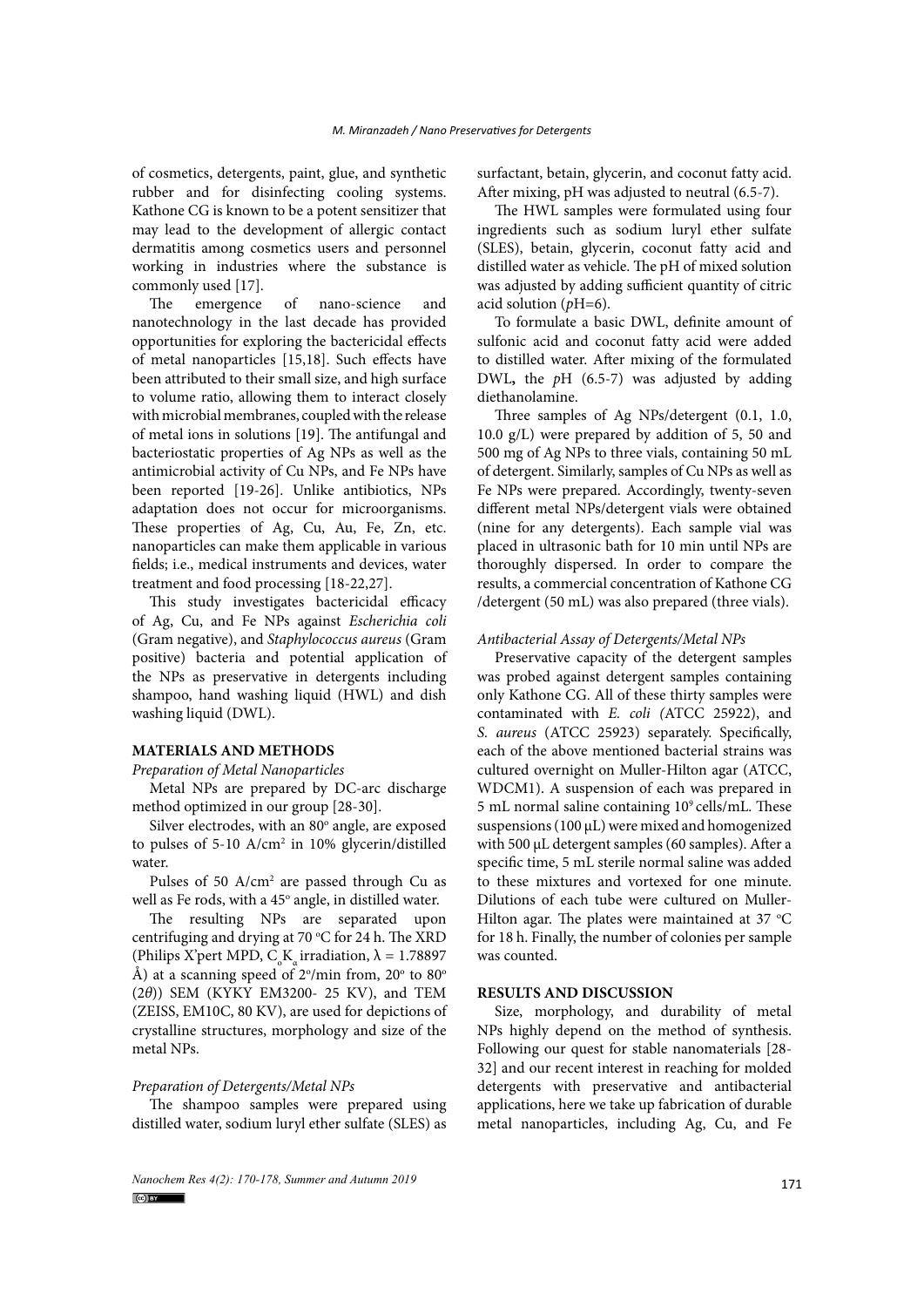#### *M. Miranzadeh / Nano Preservatives for Detergents*

|              | Shampoo        |       |         |           |     |              | <b>HWL</b> |           | <b>DWL</b> |                     |          |           |  |
|--------------|----------------|-------|---------|-----------|-----|--------------|------------|-----------|------------|---------------------|----------|-----------|--|
|              | No.            | C     | X       |           | No. | C            | X          |           | No.        | $\lfloor C \rfloor$ | X        |           |  |
|              |                | (g/L) | E. coli | S. aureus |     | (g/L)        | E. coli    | S. aureus |            | (g/L)               | E. coli  | S. aureus |  |
| Ag NPs       |                | 0.1   | 543.48  | 12.78     | 4   | 0.1          | $\theta$   | 12.73     | 7          | 0.1                 | 54.35    | 0.00      |  |
|              | $\overline{2}$ |       | 1304.35 | 0.00      | 5   |              | $\theta$   | 5.91      | 8          |                     | 195.65   | 0.00      |  |
|              | 3              | 10    | 869.57  | 0.00      | 6   | 10           | 156.52     | 227.27    | 9          | 10                  | 1.09     | 0.00      |  |
|              | 10             | 0.1   | 0.00    | 0.00      | 13  | 0.1          | 521.74     | 0.00      | 16         | 0.1                 | 695.65   | 0.00      |  |
| Cu NPs       | 11             |       | 0.00    | 0.00      | 14  | $\mathbf{1}$ | 0.00       | 0.00      | 17         |                     | 521.74   | 0.00      |  |
|              | 12             | 10    | 0.00    | 0.00      | 15  | 10           | 0.00       | 0.00      | 18         | 10                  | $\theta$ | 0.00      |  |
|              | 19             | 0.1   | 869.57  | 198.86    | 22  | 0.1          | 434.78     | 68.18     | 25         | 0.1                 | 347.83   | 0.00      |  |
| Fe NPs       | 20             |       | 521.74  | 109.09    | 23  | 1            | 695.65     | 43.18     | 26         |                     | 521.74   | 0.00      |  |
|              | 21             | 10    | 1043.48 | 68.18     | 24  | 10           | 760.87     | 34.09     | 27         | 10                  | 108.70   | 0.00      |  |
| Kathon<br>CG | 28             |       | 10.87   | 1.48      | 29  | 1            | 8.70       | 11.36     | 30         |                     | 5.65     | 0.00      |  |

Table 1. Percentage growth (X) of E. coli and S. aureus in prepared detergent samples with Kathon CG and different concentrations of metal nanoparticles (NPs) after 1 h vicinage time.

NPs, through arc discharge. They are mixed (in 3 concentrations) with shampoo, HWL and DWL formulations.

## *Fabrication of Durable Metal NPs Through Arc Discharge*

Our DC arc discharge technique involves explosion of metal rods by a pulse current. Fairly pure metal electrodes (99%) with diameters of 2 mm and lengths of 40 mm were used as anode and cathode. Explosion of silver, copper and iron rods occur at a pulse current of 5-10, 50 and 50 A/cm<sup>2</sup>, respectively. Average particle size for Ag, Cu and Fe NPs appears as small as 8, 20 and 37nm based on their TEM images respectively (see supplementary file).

## *Antibacterial Assay of Shampoo, HWL and DWL Formulations/Metal Nanoparticles*

Preservative capacities of Ag, Cu, Fe NPs are probed for twenty-seven samples with three different concentrations of metal nanoparticles and compared to those of three samples containing only Kathone CG. All the above samples were separately tested against deliberate contamination with *E. coli*, and *S. aureus.* Specifically, each of the above mentioned bacterial strains was cultured overnight on Muller-Hilton agar. A suspension of each was prepared in 5 mL normal saline containing  $10^9$  cells/ mL. Then, 100 μL of each suspension of bacteria was separately added to 500 μL of each of the thirty detergent samples. Consequently, the above samples were homogenized *via* a shaker. After 24 hours, 5 mL sterile normal saline was added to these mixtures and vortexed for one minute. Three dilutions of each sample (1, 0.1, and 0.01 *v/v*) were cultured on Muller-Hilton agar. The 90 plates were maintained at  $37^{\circ}$ C for 18 h, and then the number of colonies per sample was counted. The overnight vicinity (24 h) shampoo, HWL and DWL samples extirpated all of the bacteria. Hence, vicinage time was gradually decreased and experiments were repeated down to 12 and then 6 h, where all the bacteria were similarly extirpated. So, the time was decreased again. After 1 h and in dilution of 0.01 *v/v*,alterations were observable and results were recorded (Table 1).

Quantitatively, these results are based on the percent bacterial growth  $(X)$ , shown by  $X=$  $(1-(\overline{(B-T)/B})) \times 100$ . Here, B is the number of colonies in a bacterial assay used as the "Control" (Sample B). "Control" is attributed to every one of the two strains of bacteria directly cultured on agar, without being subjected to the shampoo, HWL and DWL formulations. T is the number of colonies found in either one of the thirty detergent samples.

9 detergent samples containing three concentrations of Ag NPs (0.1, 1.0 and 10.0 g/L) were investigated. The bactericidal efficiency of these products (samples 1-9) was studied against *E. coli* and *S. aureus*. Based on the results, Ag NPs with either of its three concentrations in shampoo and DWL samples show an efficient antibacterial activity against *S. aureus* (Fig. 1a and 1c), while in HWL in concentration of 10 g/L it does not show a good efficiency (Fig. 1b).

The results for *E. coli* are completely different especially in shampoo samples. X values are really large in all shampoo samples (Fig. 1a). The results of assessment of antibacterial potency (Fig. 1b) revealed that Ag NPs  $(0.1, 1.0 g/L)$  in HWL and  $(0.1, 1.0 g/L)$ 10 g/L) in DWL have potent antibacterial activities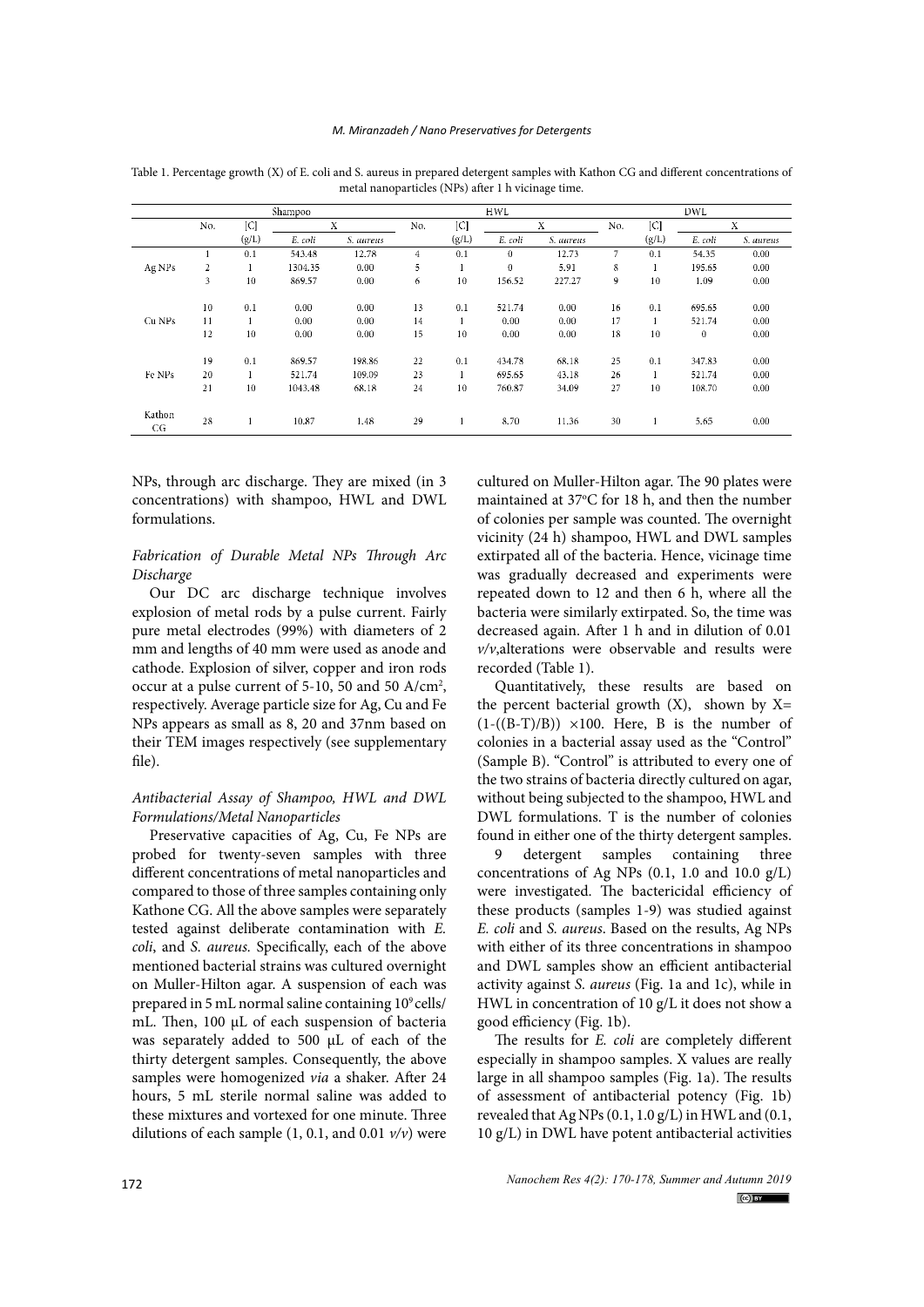

Fig.1. Percentage growth of bacteria vs. concentration of Ag NPs a) shampoo b) HWL and c) DWL samples.

against *E. coli* cells. This efficacy at concentration of 10.0 g/L HWL and 1.0 g/L DWL decreased. Here, *S. aureus* is more sensitive than *E. coli* to the Ag NPs, suggesting that *E. coli* is more resistant to Ag NPs. Outer membrane of Gram- negative bacteria is mostly formed from lipopolysaccharide molecules causing a resistance barrier against nanoparticles [33]. It is known that possible free silver ion  $(Ag<sup>+</sup>)$ , and those  $Ag^*$  and  $Ag^0$  can be released by Ag NPs (eq. 1) which are highly toxic to bacteria [34-36]. On the other hand, bacterial cell wall has a negative charge because of teichoic acids (in Gram positive effects of these products (Table 1, samples) bacteria) linked to either the peptidoglycan or to the underlying plasma membrane and outer covering of phospholipids and Lipopolysaccharides (in Gram negative) [37]. This negative charge (9.57 r/e (-)) in *S. aureus* is really more than that in *E. coli*  $(1.33 \text{ r/e } (-))$  [38]. So, released Ag<sup>+</sup> ion can easily connect to *S. aureus* cells wall and may affect them through deactivation of cellular enzymes and DNA by reacting with electron-donating groups such as thiol (–SH) groups and generates ROS ultimately leading to cell lysis and death [39-44]. Although, the antimicrobial mechanistic action of Ag NPs  $\epsilon_{\text{CL}}$  NPs in DWL formulation (Fig. 3c) is not clearly understood, previous research has demonstrated that Ag NPs attach the surface of cell membrane, causing the change of membrane permeability, dissipation of the ATP pool and proton motive force, bringing about the final cell death [44-47]. Some studies suggest that *E. coli* cells may have stronger oxidizing/reducing power and interact with Ag species to form cell-particle aggregates [39,45,48]. To study the effect of  $Ag<sup>+</sup>$ on *E. coli* and *S. aureus*, Ag+ (released from Ag NPs during 6 months) in three concentrations in studied detergents was used (Table 2).

The results of antibacterial assay in shampoo and DWL samples show that with increasing Ag+ concentration, growth of *E. coli* increases, but in the HWL samples *E. coli* growth falls due to raising the Ag<sup>+</sup> concentration (Fig. 2).

 $T = T$  The results show  $Ag<sup>+</sup>$  ions, even at very low g NPs, concentration, eliminate all *S. aureus* cells and g NPs. show that this bacterium is really sensitive to Ag+ ions even in a very low concentration.

 $\epsilon_{\rm{eff}}$ 

## $4Ag + O_2 + 2H_2O \rightarrow 4Ag^+ + 4HO^-$

In Cu NPs study, 9 formulated detergents involving three different concentrations of Cu NPs (0.1, 1.0 and 10.0 g/L shampoo, HWL and DWL formulations) were investigated. The bactericidal effects of these products (Table 1, samples10-18) were studied against *E. coli* and *S. aureus*. Fortunately, all bacteria were extirpated in all shampoo samples (Fig. 3a). Based on the results of antibacterial efficacy tests of HWL (Fig. 3b), it can be perceived that presence of Cu NPs (1.0, and 10.0 g/L HWL formulation) completely inhibited growth of both *E. coli* and *S. aureus*. The antibacterial tests of DWL conducted using Cu NPs proved that the Cu NPs have high antibacterial efficiency against *S. aureus*. However, maximum efficiency of 100 % against *E. coli* strain was observed in sample 18 with 10.0g/L Cu NPs in DWL formulation (Fig. 3c).

Hence, Cu NPs could be considered as a potential antibacterial agent against *E. coli* strain. The elimination percentage of this bacterium increased with raising quantity of Cu NPs. Among various metal nanoparticles, Cu NPs is said to have attracted more attention because of its antifungal/ antibacterial properties [19,23,24,49-51]. The bactericidal effect of Cu NPs is attributed to their small size, and high surface to volume ratio, enabling them to interact closely with microbial membranes [19,46]. Bacteria exhibit differential sensitivities to different Cu species. Gram positive bacteria are more sensitive than Gram negative bacteria [52]. The exact mechanism of antimicrobial action of Cu NPs is not clearly reported and the general view seems to be a combination of several factors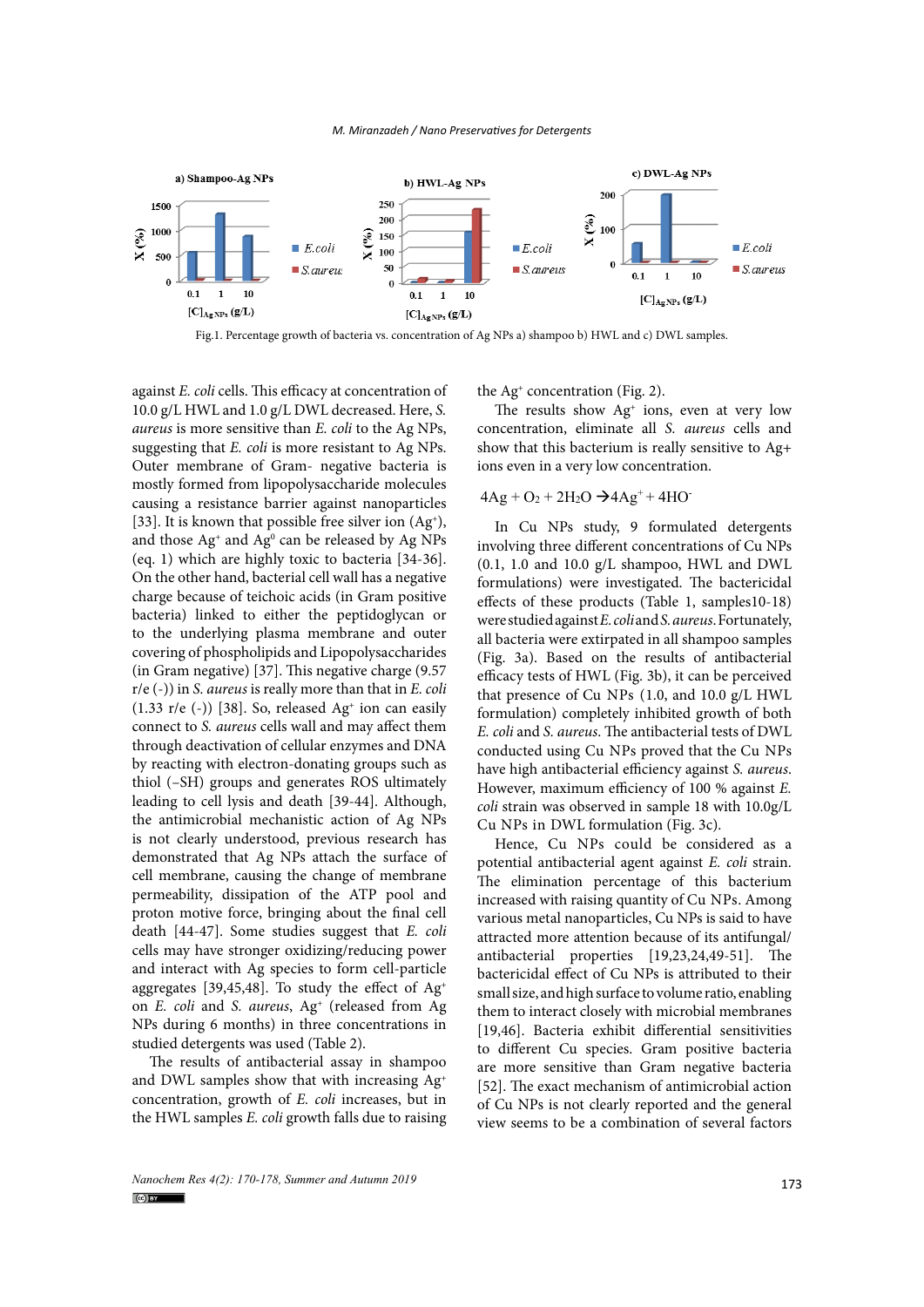#### *M. Miranzadeh / Nano Preservatives for Detergents*

Table 2. Percentage growth (X) of E. coli and S. aureus after 1 h vicinage time in prepared detergent samples with Ag<sup>+</sup> ions released from Ag NPs in distilled water during 6 months.

| Shampoo     |                  |         |         |           |              |         | HWL     |           | DWL              |          |         |           |
|-------------|------------------|---------|---------|-----------|--------------|---------|---------|-----------|------------------|----------|---------|-----------|
|             | No.              | ZD.     |         |           | No.          | [C]     |         |           | No.              | C        |         |           |
|             |                  | (g/L)   | E. coli | S. aureus |              | (g/L)   | E. coli | S. aureus |                  | $g/I$ .) | E. coli | S. aureus |
| Ag'<br>ions |                  | 0.00214 | 695.65  | 15.91     | 34           | 0.00214 | 1521.74 | 31.25     | $\sim$ $-$<br>57 | 0.00214  | 521.74  |           |
|             | 32               | 0.00428 | 782.61  | 0.45      | 25<br>$\sim$ | 0.00428 | 1217.39 | 28.41     | 38               | 0.00428  | 695.65  |           |
|             | $\sim$<br>$\sim$ | 0.00856 | 869.57  | 4.55      | 36           | 0.00856 | 417.39  |           | 39               | 0.00856  | 913.04  |           |



**Fig. 2** Percentration of silver  $\frac{1}{2}$  and c)DWL samples **Fig. 2** Percentage growth of bacteria *vs*. concentration of silver ions released from silver nanoparticles (Ag NPs) a) shampoo, b) HWL, and c) Fig. 2. Percentage growth of bacteria vs. concentration of silver ions released from silver nanoparticles (Ag NPs) a) shampoo, b) HWL,



Fig. 3. Percentage growth of bacteria vs. concentration of copper nanoparticles (Cu NPs) a) shampoo, b) HWL, and c) DWL samples.

including: released  $Cu^{2+}$  ions in the solution from Cu NPs and consequent changes in *p*H and conductivity, direct penetration and disruption of cell membrane by  $Cu^{2+}$  ions, DNA damage and disruption of biochemical pathway by chelating cellular enzymes, *etc*. The above have been reported to occur simultaneously during interactions with microbial cells, where  $Cu^{2+}$  exerts antimicrobial effect on the freely moving bacteria [18,24,53-56].

To study Fe NPs in detergents, 9 formulated detergents including shampoo, HWL and DWL formulations with three different concentrations of Fe NPs (0.1, 1.0 and 10.0 g/L) were investigated. The bactericidal effects of these products (Table 1, samples 19-27) were studied against *E. coli* and *S. aureus*(Fig.4). The antibacterial activity of Fe NPs in shampoo samples is frustrating at 1 h vicinage time especially against *E. coli* (Fig. 4a). Even in

HWL, the results for *E. coli* are not

reasonable, while the X values of *S. aureus* are acceptable (Fig. 4b). In DWL samples, *E. coli* cells growth is high but not as much as shampoo and HWL samples (Fig. 4c).

The best results for Fe NPs antibacterial activity is against *S. aureus* in DWL samples which all cells were extirpated in all concentrations studied. As to the mechanism involved, the released ions by Fe NPs may attach to the negatively charged bacterial cell wall and rupture it, thereby leading to protein denaturation and cell death [57,58]. Also,  $Fe^{2+}$ may react with intracellular oxygen or hydrogen peroxide and produce reactive oxygen species which may have induced oxidative stress and inflammatory responses [59-61]. Moreover, such cellular processes may lead to cell death *via* cell necrosis or apoptosis [58]. In a short time, releasing  $Fe^{2+}$  or  $Fe^{3+}$  ions from Fe NPs is more difficult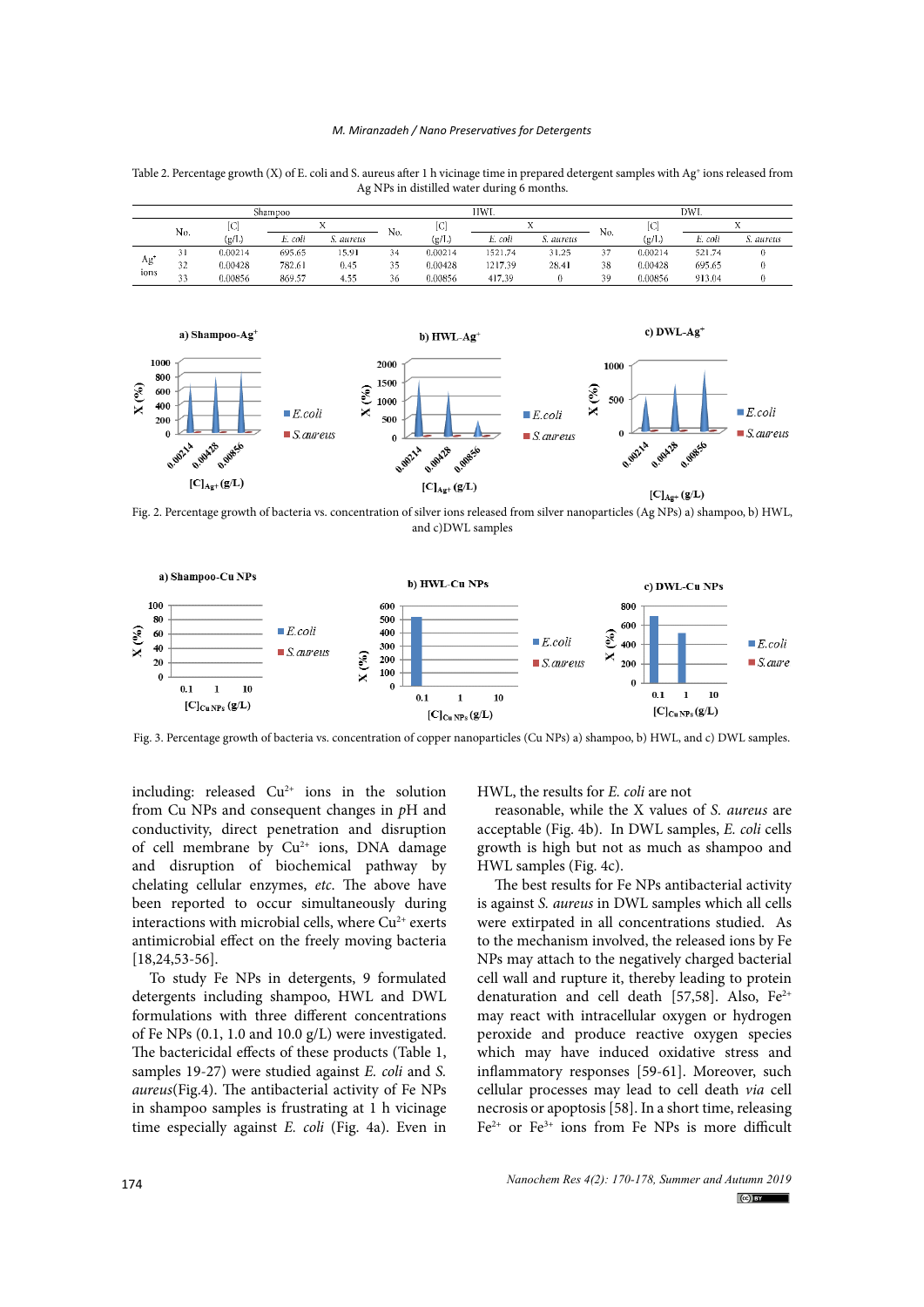



Fig. 4 Percentage growth of bacteria vs. concentration of iron nanoparticles (Fe NPs) a) shampoo, b) HWL, and c) DWL samples.



Fig. 5 Percentage growth of bacteria vs. concentration of different preservatives a) shampoo, b) HWL, and c) DWL samples.

because of the redox potential, so, antibacterial of bacteria in short time after contami activity of Fe NPs is less than Ag and Cu NPs in this study.

Although all of the studied metallic NPs exhibit excellent antibacterial efficiency in the time of more than 1 h, in short vicinage time, growth of of antibacterial activity of these preservati cells especially in *E. coli* increased and there is not any special order for that. Since the detergents contain one or more surfactants, they help growth

of bacteria in short time after contamination [62,63]. Comparing the antibacterial assay of ndy. The extent of backeria *v* Percentage growth of the backeria *v* Percentage growth of the backeria *vs*. NPs in time tested (Fig. 5) shows Cu NPs have an average best activity against *E. coli* and *S. aureus* in shampoo, HWL, and DWL samples and the order of antibacterial activity of these preservatives is:

## Cu NPs>Ag NPs> Fe NPs.

Based on using minimum amount of NPs,

*Nanochem Res 4(2): 170-178, Summer and Autumn 2019* **175 175**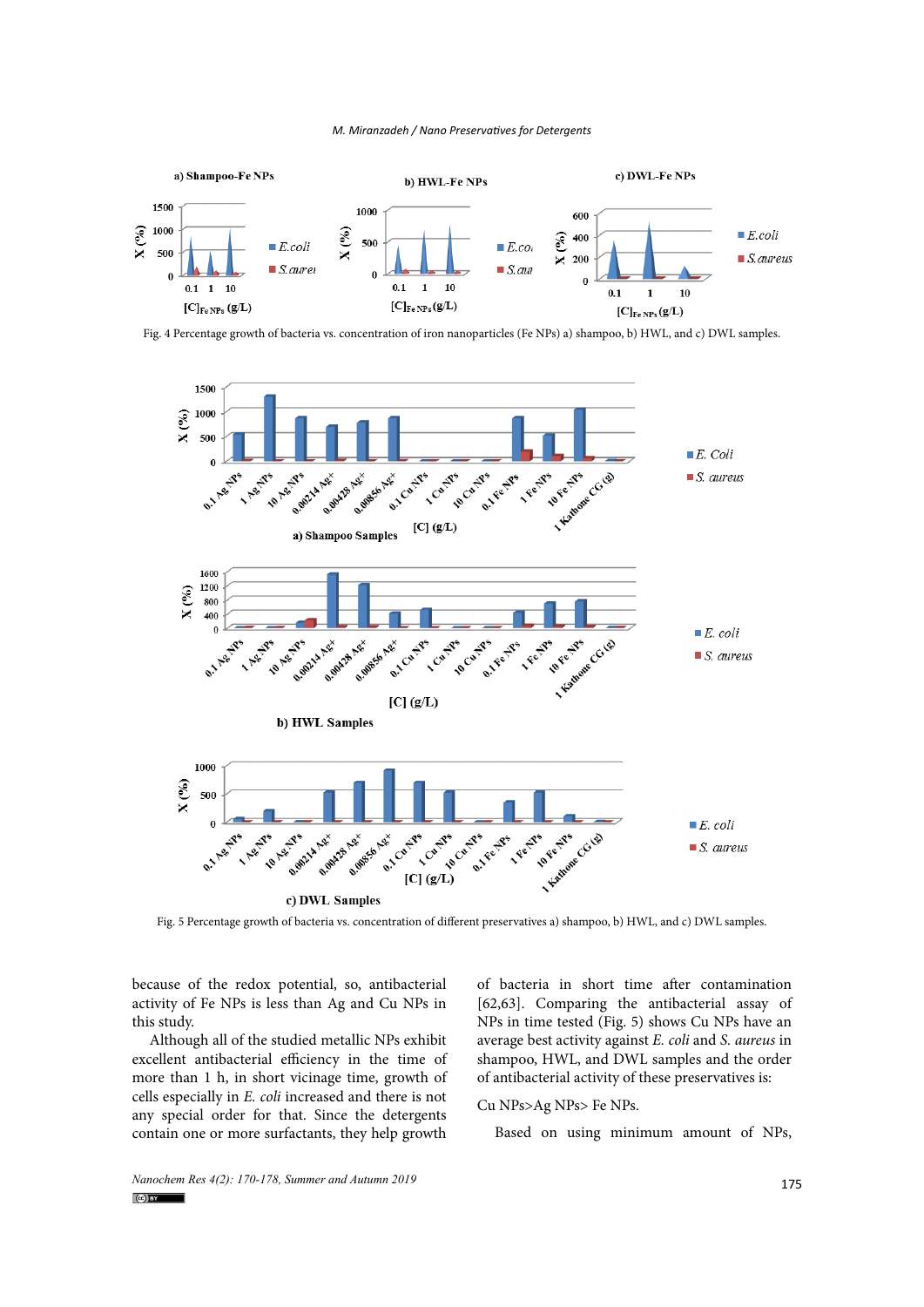shampoo samples with 0.1 g/L Cu NPs and HWL and DWL with 0.1 g/L Ag NPs indicate outstanding results against considered *E. coli* and *S. aureus*  strains. Among different detergents, *S. aureus* cells approximately were extirpated in all DWL samples that may be due to chemical make-up of DWL formulation.

## **CONCLUSION**

This study clearly demonstrates the advantages of using rather low concentrations of Ag, Cu and Fe NPs as preservatives

instead of carcinogenic Kathone CG, which is commonly used in detergent products. The shampoo formulation with 0.1 g/L

Cu NPs and HWL and DWL with 0.1 g/L Ag NPs exhibit the best antibacterial activity against tested *E. coli* and *S. aureus.* Conclusively, the order of antibacterial activity on these preservatives was: Cu NPs>Ag NPs> Fe NPs.

#### **ACKNOWLEDGMENT**

The authors appreciate the financial support of this work by the Iran National Science Foundation (INSF) and Tarbiat Modares University. We are indebted to Dr. Mobarez group especially Dr. Khoramabadi for his generous cooperation.

#### **ETHICAL APPROVAL**

This study was funded by the Iran National Science Foundation (INSF).

This article does not contain any studies with human participants or animals performed by any of the authors.

#### **REFERENCES**

- 1. Bhat R, Prajna P, Menezez VP, Shetty P. Antimicrobial activities of soap and detergents. Adv Biores. 2011;2(2):52- 62.
- 2. Abu Shaqra Q MY, Al-Momani W. . Microbiological quality and in use preservative capacity of shampoo preparations manufactured in Jordan. Jordan Journal of Biological Sciences. 2011;4(2):113-8.
- 3. [Nadagouda MN, Speth TF, Varma RS. Microwave-Assisted](http://dx.doi.org/10.1021/ar1001457)  [Green Synthesis of Silver Nanostructures. Accounts of](http://dx.doi.org/10.1021/ar1001457)  [Chemical Research. 2011;44\(7\):469-78.](http://dx.doi.org/10.1021/ar1001457)
- 4. [Mallick K, Witcomb M, Scurrell M. Silver nanoparticle](http://dx.doi.org/10.1016/j.matchemphys.2005.08.011)  [catalysed redox reaction: An electron relay effect. Materials](http://dx.doi.org/10.1016/j.matchemphys.2005.08.011)  [Chemistry and Physics. 2006;97\(2-3\):283-7.](http://dx.doi.org/10.1016/j.matchemphys.2005.08.011)
- 5. Carlotti D-N, Gatto H. Die Anwendung von Shampoos zur Therapie und Prophylaxe dermatologischer Erkrankungen bei Hund und Katze. Kleintierpraxis. 2004;49(7):447-58.
- 6. [Kloos I, Straubinger RK, Werckenthin C, Mueller RS.](http://dx.doi.org/10.1111/vde.12012)  [Residual antibacterial activity of dog hairs after therapy](http://dx.doi.org/10.1111/vde.12012)  [with antimicrobial shampoos. Veterinary Dermatology.](http://dx.doi.org/10.1111/vde.12012)

[2013;24\(2\):250-e54.](http://dx.doi.org/10.1111/vde.12012)

- 7. [Philip D. Rapid green synthesis of spherical gold](http://dx.doi.org/10.1016/j.saa.2010.08.008) [nanoparticles using Mangifera indica leaf. Spectrochimica](http://dx.doi.org/10.1016/j.saa.2010.08.008) [Acta Part A: Molecular and Biomolecular Spectroscopy.](http://dx.doi.org/10.1016/j.saa.2010.08.008) [2010;77\(4\):807-10.](http://dx.doi.org/10.1016/j.saa.2010.08.008)
- 8. Tien D, Liao C, Huang J, Tseng K, Lung J, Tsung T, et al. Novel technique for preparing a nano-silver water suspension by the arc-discharge method. Rev Adv Mater Sci. 2008;18:750-6.
- 9. [Murugan E, Jebaranjitham JN. Synthesis and characterization](http://dx.doi.org/10.1016/j.molcata.2012.08.021) [of silver nanoparticles supported on surface-modified](http://dx.doi.org/10.1016/j.molcata.2012.08.021) [poly\(N-vinylimidazale\) as catalysts for the reduction of](http://dx.doi.org/10.1016/j.molcata.2012.08.021) [4-nitrophenol. Journal of Molecular Catalysis A: Chemical.](http://dx.doi.org/10.1016/j.molcata.2012.08.021) [2012;365:128-35.](http://dx.doi.org/10.1016/j.molcata.2012.08.021)
- 10. [Zheng J, Nicovich PR, Dickson RM. Highly Fluorescent](http://dx.doi.org/10.1146/annurev.physchem.58.032806.104546) [Noble-Metal Quantum Dots. Annual Review of Physical](http://dx.doi.org/10.1146/annurev.physchem.58.032806.104546) [Chemistry. 2007;58\(1\):409-31.](http://dx.doi.org/10.1146/annurev.physchem.58.032806.104546)
- 11. [Kelly KL, Coronado E, Zhao LL, Schatz GC. The Optical](http://dx.doi.org/10.1002/chin.200316243) [Properties of Metal Nanoparticles: The Influence of](http://dx.doi.org/10.1002/chin.200316243) [Size, Shape, and Dielectric Environment. ChemInform.](http://dx.doi.org/10.1002/chin.200316243) [2003;34\(16\).](http://dx.doi.org/10.1002/chin.200316243)
- 12. Marzulli F, Maibach H. Antimicrobials: experimental contact sensitization in man. J Soc Cosmet Chem. 1973;24:399-421.
- 13. [Lloyd H, Lamport AI. Activity of chlorhexidine shampoos](http://dx.doi.org/10.1136/vr.144.19.536) [in vitro against Staphylococcus intermedius, Pseudomonas](http://dx.doi.org/10.1136/vr.144.19.536) [aeruginosa and Malassezia pachydermatis. Veterinary](http://dx.doi.org/10.1136/vr.144.19.536) [Record. 1999;144\(19\):536-7.](http://dx.doi.org/10.1136/vr.144.19.536)
- 14. [Young R, Buckley L, McEwan N, Nuttall T. Comparative](http://dx.doi.org/10.1111/j.1365-3164.2011.01002.x) [in vitro efficacy of antimicrobial shampoos: a pilot study.](http://dx.doi.org/10.1111/j.1365-3164.2011.01002.x) [Veterinary Dermatology. 2011;23\(1\):36-e8.](http://dx.doi.org/10.1111/j.1365-3164.2011.01002.x)
- 15. [Pant G, Nayak N, Gyana Prasuna R. Enhancement of](http://dx.doi.org/10.1007/s13204-012-0164-y) [antidandruff activity of shampoo by biosynthesized silver](http://dx.doi.org/10.1007/s13204-012-0164-y) [nanoparticles from Solanum trilobatum plant leaf. Applied](http://dx.doi.org/10.1007/s13204-012-0164-y) [Nanoscience. 2012;3\(5\):431-9.](http://dx.doi.org/10.1007/s13204-012-0164-y)
- 16. [Hunziker N. The 'Isothiazolinone Story'. Dermatology.](http://dx.doi.org/10.1159/000247509) [1992;184\(2\):85-6.](http://dx.doi.org/10.1159/000247509)
- 17. [Monsálvez V, Fuertes L, Ortiz de Frutos J, Vanaclocha](http://dx.doi.org/10.1016/s1578-2190(11)70792-2) [F. Sensitization to Methylchloroisothiazolinone-](http://dx.doi.org/10.1016/s1578-2190(11)70792-2)[Methylisothiazolinone After a Burn Caused by Massive](http://dx.doi.org/10.1016/s1578-2190(11)70792-2) [Accidental Occupational Exposure. Actas Dermo-](http://dx.doi.org/10.1016/s1578-2190(11)70792-2)[Sifiliográficas \(English Edition\). 2011;102\(3\):224-6.](http://dx.doi.org/10.1016/s1578-2190(11)70792-2)
- 18. [Ruparelia JP, Chatterjee AK, Duttagupta SP, Mukherji S.](http://dx.doi.org/10.1016/j.actbio.2007.11.006) [Strain specificity in antimicrobial activity of silver and](http://dx.doi.org/10.1016/j.actbio.2007.11.006) [copper nanoparticles. Acta Biomaterialia. 2008;4\(3\):707-](http://dx.doi.org/10.1016/j.actbio.2007.11.006) [16.](http://dx.doi.org/10.1016/j.actbio.2007.11.006)
- 19. [Ramyadevi J, Jeyasubramanian K, Marikani A, Rajakumar](http://dx.doi.org/10.1016/j.matlet.2011.12.055) [G, Rahuman AA. Synthesis and antimicrobial activity of](http://dx.doi.org/10.1016/j.matlet.2011.12.055) [copper nanoparticles. Materials Letters. 2012;71:114-6.](http://dx.doi.org/10.1016/j.matlet.2011.12.055)
- 20. [Lee C, Sedlak DL. Enhanced Formation of Oxidants from](http://dx.doi.org/10.1021/es801947h) [Bimetallic Nickel−Iron Nanoparticles in the Presence](http://dx.doi.org/10.1021/es801947h) [of Oxygen. Environmental Science & Technology.](http://dx.doi.org/10.1021/es801947h) [2008;42\(22\):8528-33.](http://dx.doi.org/10.1021/es801947h)
- 21. [Auffan Ml, Achouak W, Rose Jr, Roncato M-A, Chanéac](http://dx.doi.org/10.1021/es800086f) [C, Waite DT, et al. Relation between the Redox State](http://dx.doi.org/10.1021/es800086f) [of Iron-Based Nanoparticles and Their Cytotoxicity](http://dx.doi.org/10.1021/es800086f) [towardEscherichia coli. Environmental Science &](http://dx.doi.org/10.1021/es800086f) [Technology. 2008;42\(17\):6730-5.](http://dx.doi.org/10.1021/es800086f)
- 22. Mahdy SA, Raheed QJ, Kalaichelvan P. Antimicrobial activity of zero-valent iron nanoparticles. International Journal of Modern Engineering Research. 2012;2(1):578- 81.
- 23. [Yoon K-Y, Hoon Byeon J, Park J-H, Hwang J. Susceptibility](http://dx.doi.org/10.1016/j.scitotenv.2006.11.007)

*Nanochem Res 4(2): 170-178, Summer and Autumn 2019*  $(c)$  BY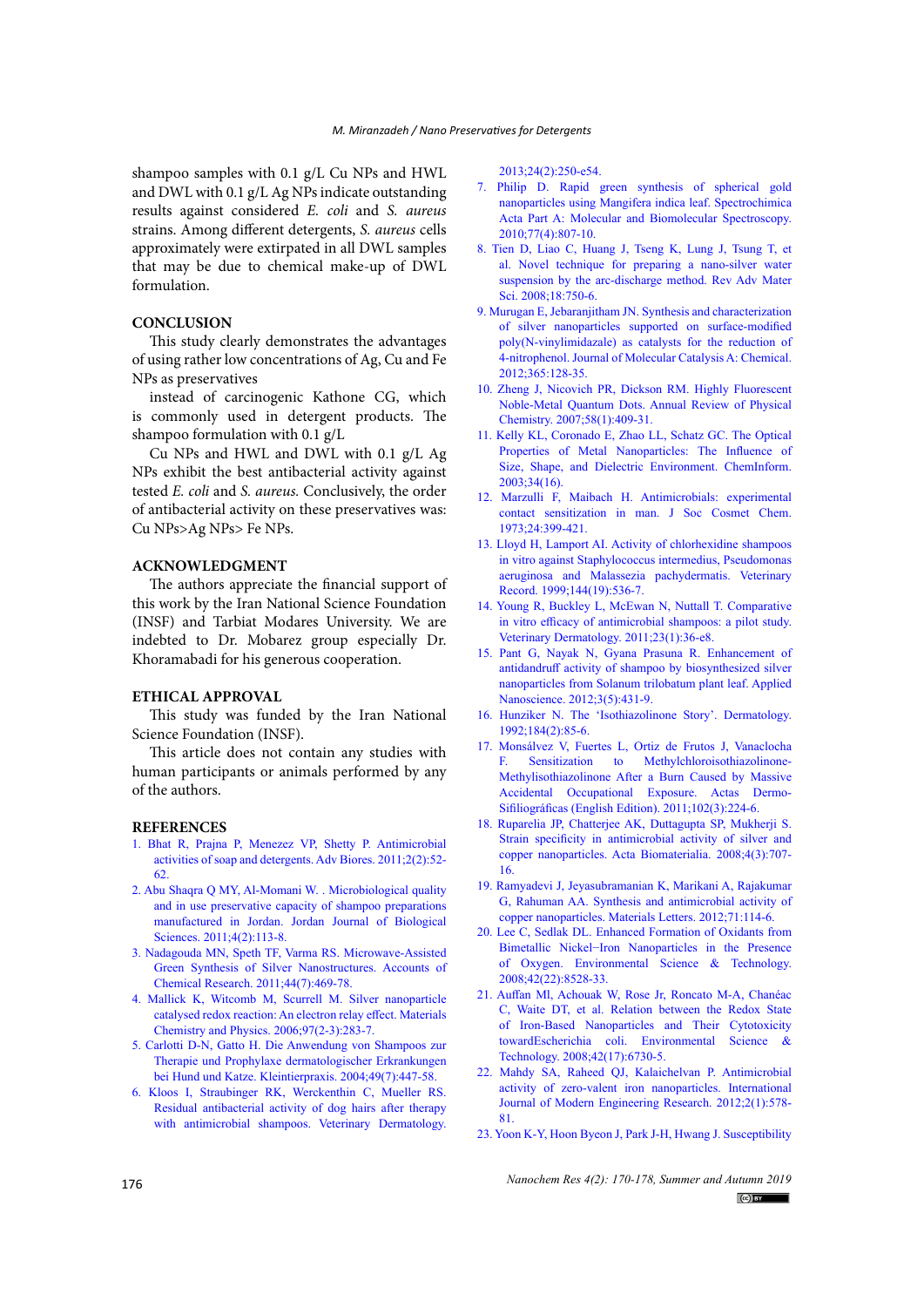[constants of Escherichia coli and Bacillus subtilis to](http://dx.doi.org/10.1016/j.scitotenv.2006.11.007)  [silver and copper nanoparticles. Science of The Total](http://dx.doi.org/10.1016/j.scitotenv.2006.11.007)  [Environment. 2007;373\(2-3\):572-5.](http://dx.doi.org/10.1016/j.scitotenv.2006.11.007)

- 24. [Cioffi N, Torsi L, Ditaranto N, Tantillo G, Ghibelli](http://dx.doi.org/10.1021/cm0505244)  [L, Sabbatini L, et al. Copper Nanoparticle/Polymer](http://dx.doi.org/10.1021/cm0505244)  [Composites with Antifungal and Bacteriostatic Properties.](http://dx.doi.org/10.1021/cm0505244)  [Chemistry of Materials. 2005;17\(21\):5255-62.](http://dx.doi.org/10.1021/cm0505244)
- 25. [Panáček A, Kvítek L, Prucek R, Kolář M, Večeřová R,](http://dx.doi.org/10.1021/jp063826h)  [Pizúrová N, et al. Silver Colloid Nanoparticles: Synthesis,](http://dx.doi.org/10.1021/jp063826h)  [Characterization, and Their Antibacterial Activity. The](http://dx.doi.org/10.1021/jp063826h)  [Journal of Physical Chemistry B. 2006;110\(33\):16248-53.](http://dx.doi.org/10.1021/jp063826h)
- 26. Guzmán MG, Dille J, Godet S. Synthesis of silver nanoparticles by chemical reduction method and their antibacterial activity. Int J Chem Biomol Eng. 2009;2(3):104-11.
- 27.[Joo SH, Feitz AJ, Sedlak DL, Waite TD. Quantification of the](http://dx.doi.org/10.1021/es048983d)  [Oxidizing Capacity of Nanoparticulate Zero-Valent Iron.](http://dx.doi.org/10.1021/es048983d)  [Environmental Science & Technology. 2005;39\(5\):1263-8.](http://dx.doi.org/10.1021/es048983d)
- 28. [Miranzadeh M, Kassaee MZ. Solvent effects on arc](http://dx.doi.org/10.1016/j.cej.2014.06.088)  [discharge fabrication of durable silver nanopowder and](http://dx.doi.org/10.1016/j.cej.2014.06.088)  [its application as a recyclable catalyst for elimination](http://dx.doi.org/10.1016/j.cej.2014.06.088)  [of toxic p-nitrophenol. Chemical Engineering Journal.](http://dx.doi.org/10.1016/j.cej.2014.06.088)  [2014;257:105-11.](http://dx.doi.org/10.1016/j.cej.2014.06.088)
- 29. [Kassaee MZ, Buazar F, Motamedi E. Effects of Current](http://dx.doi.org/10.1155/2010/403197)  [on Arc Fabrication of Cu Nanoparticles. Journal of](http://dx.doi.org/10.1155/2010/403197)  [Nanomaterials. 2010;2010:1-5.](http://dx.doi.org/10.1155/2010/403197)
- 30. [Kassaee MZ, Motamedi E, Mikhak A, Rahnemaie R. Nitrate](http://dx.doi.org/10.1016/j.cej.2010.10.077)  [removal from water using iron nanoparticles produced by](http://dx.doi.org/10.1016/j.cej.2010.10.077)  [arc discharge vs. reduction. Chemical Engineering Journal.](http://dx.doi.org/10.1016/j.cej.2010.10.077)  [2011;166\(2\):490-5.](http://dx.doi.org/10.1016/j.cej.2010.10.077)
- 31. [Kassaee MZ, Motamedi E, Majdi M, Cheshmehkani A,](http://dx.doi.org/10.1016/j.jallcom.2007.06.002)  [Soleimani-Amiri S, Buazar F. Media effects on nanobrass](http://dx.doi.org/10.1016/j.jallcom.2007.06.002)  [arc fabrications. Journal of Alloys and Compounds.](http://dx.doi.org/10.1016/j.jallcom.2007.06.002)  [2008;453\(1-2\):229-32.](http://dx.doi.org/10.1016/j.jallcom.2007.06.002)
- 32. [Kassaee MZ, Buazar F. Al nanoparticles: Impact of media](http://dx.doi.org/10.1016/j.jmapro.2009.04.002)  [and current on the arc fabrication. Journal of Manufacturing](http://dx.doi.org/10.1016/j.jmapro.2009.04.002)  [Processes. 2009;11\(1\):31-7.](http://dx.doi.org/10.1016/j.jmapro.2009.04.002)
- 33. [Brayner R, Ferrari-Iliou R, Brivois N, Djediat S, Benedetti](http://dx.doi.org/10.1021/nl052326h)  [MF, Fiévet F. Toxicological Impact Studies Based](http://dx.doi.org/10.1021/nl052326h)  [onEscherichiacoliBacteria in Ultrafine ZnO Nanoparticles](http://dx.doi.org/10.1021/nl052326h)  [Colloidal Medium. Nano Letters. 2006;6\(4\):866-70.](http://dx.doi.org/10.1021/nl052326h)
- 34. [Kawashita M, Tsuneyama S, Miyaji F, Kokubo T, Kozuka](http://dx.doi.org/10.1016/s0142-9612(99)00201-x)  [H, Yamamoto K. Antibacterial silver-containing silica glass](http://dx.doi.org/10.1016/s0142-9612(99)00201-x)  [prepared by sol–gel method. Biomaterials. 2000;21\(4\):393-](http://dx.doi.org/10.1016/s0142-9612(99)00201-x) [8.](http://dx.doi.org/10.1016/s0142-9612(99)00201-x)
- 35. [Radheshkumar C, Münstedt H. Antimicrobial polymers](http://dx.doi.org/10.1016/j.reactfunctpolym.2005.11.005)  [from polypropylene/silver composites—Ag+ release](http://dx.doi.org/10.1016/j.reactfunctpolym.2005.11.005)  [measured by anode stripping voltammetry. Reactive and](http://dx.doi.org/10.1016/j.reactfunctpolym.2005.11.005)  [Functional Polymers. 2006;66\(7\):780-8.](http://dx.doi.org/10.1016/j.reactfunctpolym.2005.11.005)
- 36. Miranzadeh M, Kassaee MZ, Sadeghi L, Sadroddini M, Razzaghi Kashani M, Khoramabadi N. Antibacterial ethylene propylene rubber impregnated with silver nanopowder: AgNP@EPR. Nanochemistry Research.  $2016;1(1):1-8.$
- 37. [Koprivnjak T, Peschel A, Gelb MH, Liang NS, Weiss](http://dx.doi.org/10.1074/jbc.m205104200)  [JP. Role of Charge Properties of Bacterial Envelope in](http://dx.doi.org/10.1074/jbc.m205104200)  [Bactericidal Action of Human Group IIA Phospholipase](http://dx.doi.org/10.1074/jbc.m205104200)  [A2againstStaphylococcus aureus. Journal of Biological](http://dx.doi.org/10.1074/jbc.m205104200)  [Chemistry. 2002;277\(49\):47636-44.](http://dx.doi.org/10.1074/jbc.m205104200)
- 38. [Dickson JS, Koohmaraie M. Cell surface charge](http://dx.doi.org/10.1128/aem.55.4.832-836.1989)  [characteristics and their relationship to bacterial attachment](http://dx.doi.org/10.1128/aem.55.4.832-836.1989)  [to meat surfaces. Applied and Environmental Microbiology.](http://dx.doi.org/10.1128/aem.55.4.832-836.1989)  [1989;55\(4\):832-6.](http://dx.doi.org/10.1128/aem.55.4.832-836.1989)
- 39. [Choi O, Deng KK, Kim N-J, Ross L, Surampalli RY, Hu Z.](http://dx.doi.org/10.1016/j.watres.2008.02.021) [The inhibitory effects of silver nanoparticles, silver ions,](http://dx.doi.org/10.1016/j.watres.2008.02.021) [and silver chloride colloids on microbial growth. Water](http://dx.doi.org/10.1016/j.watres.2008.02.021) [Research. 2008;42\(12\):3066-74.](http://dx.doi.org/10.1016/j.watres.2008.02.021)
- 40. [Gogoi SK, Gopinath P, Paul A, Ramesh A, Ghosh](http://dx.doi.org/10.1021/la060661v) [SS, Chattopadhyay A. Green Fluorescent Protein-](http://dx.doi.org/10.1021/la060661v)[ExpressingEscherichiacolias a Model System for](http://dx.doi.org/10.1021/la060661v) [Investigating the Antimicrobial Activities of Silver](http://dx.doi.org/10.1021/la060661v) [Nanoparticles. Langmuir. 2006;22\(22\):9322-8.](http://dx.doi.org/10.1021/la060661v)
- 41. [Matsumura Y, Yoshikata K, Kunisaki Si, Tsuchido T. Mode](http://dx.doi.org/10.1128/aem.69.7.4278-4281.2003) [of Bactericidal Action of Silver Zeolite and Its Comparison](http://dx.doi.org/10.1128/aem.69.7.4278-4281.2003) [with That of Silver Nitrate. Applied and Environmental](http://dx.doi.org/10.1128/aem.69.7.4278-4281.2003) [Microbiology. 2003;69\(7\):4278-81.](http://dx.doi.org/10.1128/aem.69.7.4278-4281.2003)
- 42. [Sambhy V, MacBride MM, Peterson BR, Sen A. Silver](http://dx.doi.org/10.1021/ja061442z) [Bromide Nanoparticle/Polymer Composites: Dual Action](http://dx.doi.org/10.1021/ja061442z) [Tunable Antimicrobial Materials. Journal of the American](http://dx.doi.org/10.1021/ja061442z) [Chemical Society. 2006;128\(30\):9798-808.](http://dx.doi.org/10.1021/ja061442z)
- 43. [Ratte HT. Bioaccumulation and toxicity of silver](http://dx.doi.org/10.1002/etc.5620180112) [compounds: A review. Environmental Toxicology and](http://dx.doi.org/10.1002/etc.5620180112) [Chemistry. 1999;18\(1\):89-108.](http://dx.doi.org/10.1002/etc.5620180112)
- 44. [Choi O, Hu Z. Size Dependent and Reactive Oxygen](http://dx.doi.org/10.1021/es703238h) [Species Related Nanosilver Toxicity to Nitrifying Bacteria.](http://dx.doi.org/10.1021/es703238h) [Environmental Science & Technology. 2008;42\(12\):4583-](http://dx.doi.org/10.1021/es703238h) [8.](http://dx.doi.org/10.1021/es703238h)
- 45. [Sondi I, Salopek-Sondi B. Silver nanoparticles as](http://dx.doi.org/10.1016/j.jcis.2004.02.012) [antimicrobial agent: a case study on E. coli as a](http://dx.doi.org/10.1016/j.jcis.2004.02.012) model for [Gram-negative bacteria. Journal of Colloid and Interface](http://dx.doi.org/10.1016/j.jcis.2004.02.012) [Science. 2004;275\(1\):177-82.](http://dx.doi.org/10.1016/j.jcis.2004.02.012)
- 46. [Morones JR, Elechiguerra JL, Camacho A, Holt K, Kouri](http://dx.doi.org/10.1088/0957-4484/16/10/059) [JB, Ramírez JT, et al. The bactericidal effect of silver](http://dx.doi.org/10.1088/0957-4484/16/10/059) [nanoparticles. Nanotechnology. 2005;16\(10\):2346-53.](http://dx.doi.org/10.1088/0957-4484/16/10/059)
- 47. [Lok C-N, Ho C-M, Chen R, He Q-Y, Yu W-Y, Sun H, et](http://dx.doi.org/10.1021/pr0504079) [al. Proteomic Analysis of the Mode of Antibacterial Action](http://dx.doi.org/10.1021/pr0504079) [of Silver Nanoparticles. Journal of Proteome Research.](http://dx.doi.org/10.1021/pr0504079) [2006;5\(4\):916-24.](http://dx.doi.org/10.1021/pr0504079)
- 48. [Kahraman M, Yazici MM, Slahin F, Bayrak ÖF, Çulha M.](http://dx.doi.org/10.1366/000370207780807731) [Reproducible Surface-Enhanced Raman Scattering Spectra](http://dx.doi.org/10.1366/000370207780807731) [of Bacteria on Aggregated Silver Nanoparticles. Applied](http://dx.doi.org/10.1366/000370207780807731) [Spectroscopy. 2007;61\(5\):479-85.](http://dx.doi.org/10.1366/000370207780807731)
- 49. [Ponce AA, Klabunde KJ. Chemical and catalytic activity](http://dx.doi.org/10.1016/j.molcata.2004.08.019) [of copper nanoparticles prepared via metal vapor](http://dx.doi.org/10.1016/j.molcata.2004.08.019) [synthesis. Journal of Molecular Catalysis A: Chemical.](http://dx.doi.org/10.1016/j.molcata.2004.08.019) [2005;225\(1\):1-6.](http://dx.doi.org/10.1016/j.molcata.2004.08.019)
- 50. [Huang Z, Cui F, Kang H, Chen J, Zhang X, Xia C. Highly](http://dx.doi.org/10.1021/cm8006233) [Dispersed Silica-Supported Copper Nanoparticles Prepared](http://dx.doi.org/10.1021/cm8006233) [by Precipitation−Gel Method: A Simple but Efficient and](http://dx.doi.org/10.1021/cm8006233) [Stable Catalyst for Glycerol Hydrogenolysis. Chemistry of](http://dx.doi.org/10.1021/cm8006233) [Materials. 2008;20\(15\):5090-9.](http://dx.doi.org/10.1021/cm8006233)
- 51. [Wei Y, Chen S, Kowalczyk B, Huda S, Gray TP, Grzybowski](http://dx.doi.org/10.1021/jp1055683) [BA. Synthesis of Stable, Low-Dispersity Copper](http://dx.doi.org/10.1021/jp1055683) [Nanoparticles and Nanorods and Their Antifungal and](http://dx.doi.org/10.1021/jp1055683) [Catalytic Properties. The Journal of Physical Chemistry C.](http://dx.doi.org/10.1021/jp1055683) [2010;114\(37\):15612-6.](http://dx.doi.org/10.1021/jp1055683)
- 52.[Kaweeteerawat C, Chang CH, Roy KR, Liu R, Li R, Toso D, et](http://dx.doi.org/10.1021/acsnano.5b02021) [al. Cu Nanoparticles Have Different Impacts in Escherichia](http://dx.doi.org/10.1021/acsnano.5b02021) [coli and Lactobacillus brevis than Their Microsized and](http://dx.doi.org/10.1021/acsnano.5b02021) [Ionic Analogues. ACS Nano. 2015;9\(7\):7215-25.](http://dx.doi.org/10.1021/acsnano.5b02021)
- 53. [Onodera Y, Sunayama S, Chatterjee A, Iwasaki T, Satoh T,](http://dx.doi.org/10.1016/s0169-1317(00)00039-9) [Suzuki T, et al. Bactericidal allophanic materials prepared](http://dx.doi.org/10.1016/s0169-1317(00)00039-9) [from allophane soil. Applied Clay Science. 2001;18\(3-](http://dx.doi.org/10.1016/s0169-1317(00)00039-9) [4\):135-44.](http://dx.doi.org/10.1016/s0169-1317(00)00039-9)
- 54. [Ren G, Hu D, Cheng EWC, Vargas-Reus MA, Reip P,](http://dx.doi.org/10.1016/j.ijantimicag.2008.12.004) [Allaker RP. Characterisation of copper oxide nanoparticles](http://dx.doi.org/10.1016/j.ijantimicag.2008.12.004)

177 *Nanochem Res 4(2): 170-178, Summer and Autumn 2019*